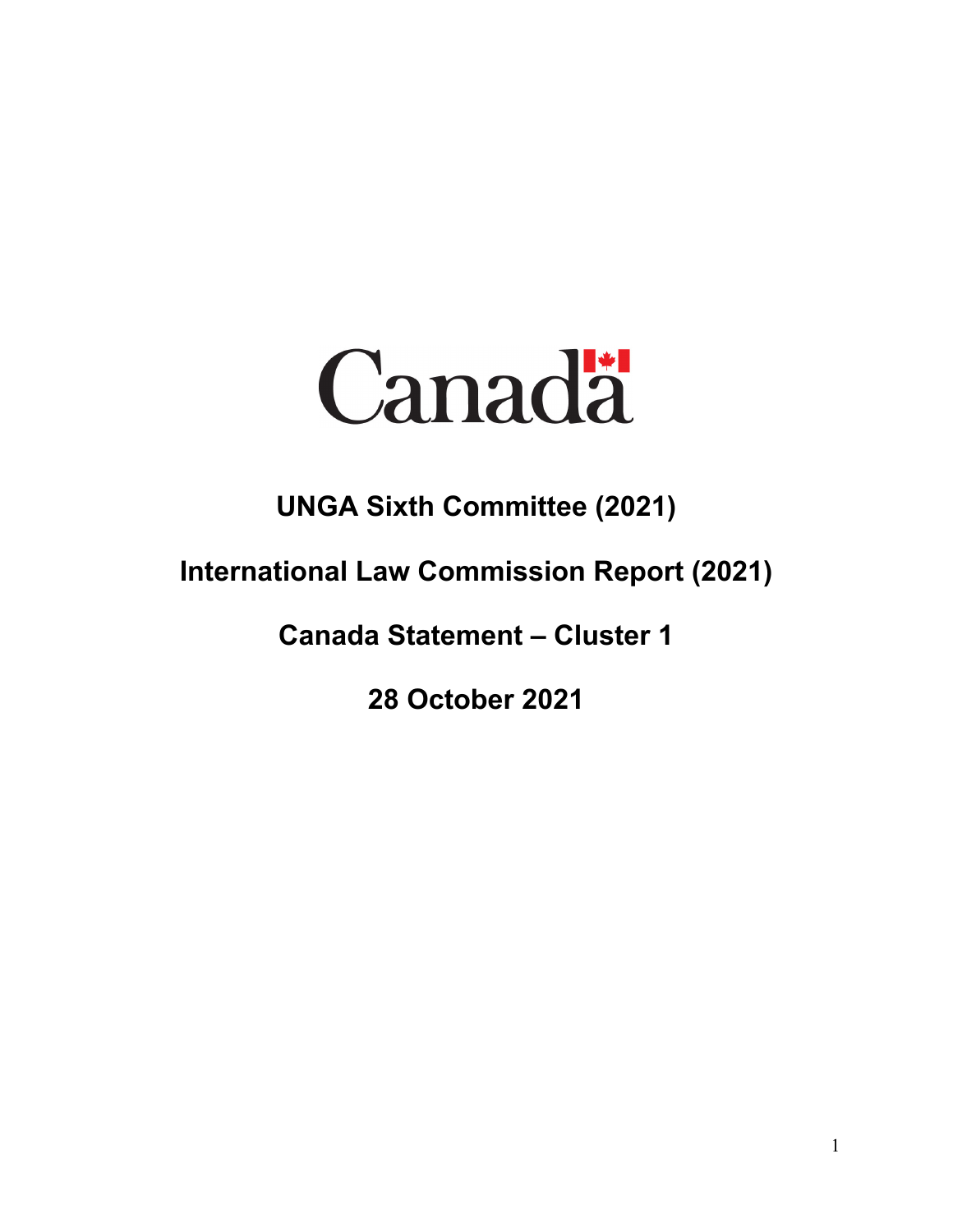Mr./Madame Chair,

Thank you for the opportunity for Canada to speak today regarding the 2021 Report of the International Law Commission. We note with pleasure the issuance of this Report, given that a comparable version was not completed in 2020, due to the unfortunate and challenging circumstances surrounding the ongoing COVID-19 pandemic. We regard the work of the ILC as an essential component in the maintenance and strengthening of the international rules-based order. As such, we welcome this latest Report.

To begin, Canada notes with interest the work of the ILC on the provisional application of treaties, in particular the *Guide to Provisional Application of Treaties* and its model clauses. We commend the Commission and the Special Rapporteur for their efforts to develop the Guide, which will provide a common base for the international community on provisional application, and provide a template for consistent use among States. With consistency comes shared practices and a strengthened rules-based order.

Article 25 of the *Vienna Convention on the Law of Treaties* has been the long-standing authority on provisional application. However, its implementation in practice has created some uncertainties in bilateral and multilateral settings.

The issuance of the Guide greatly contributes to clarifying issues surrounding Article 25. We hope that it will serve as a practical foundation for negotiating States considering the inclusion of provisional application in a treaty text. In particular, the model clauses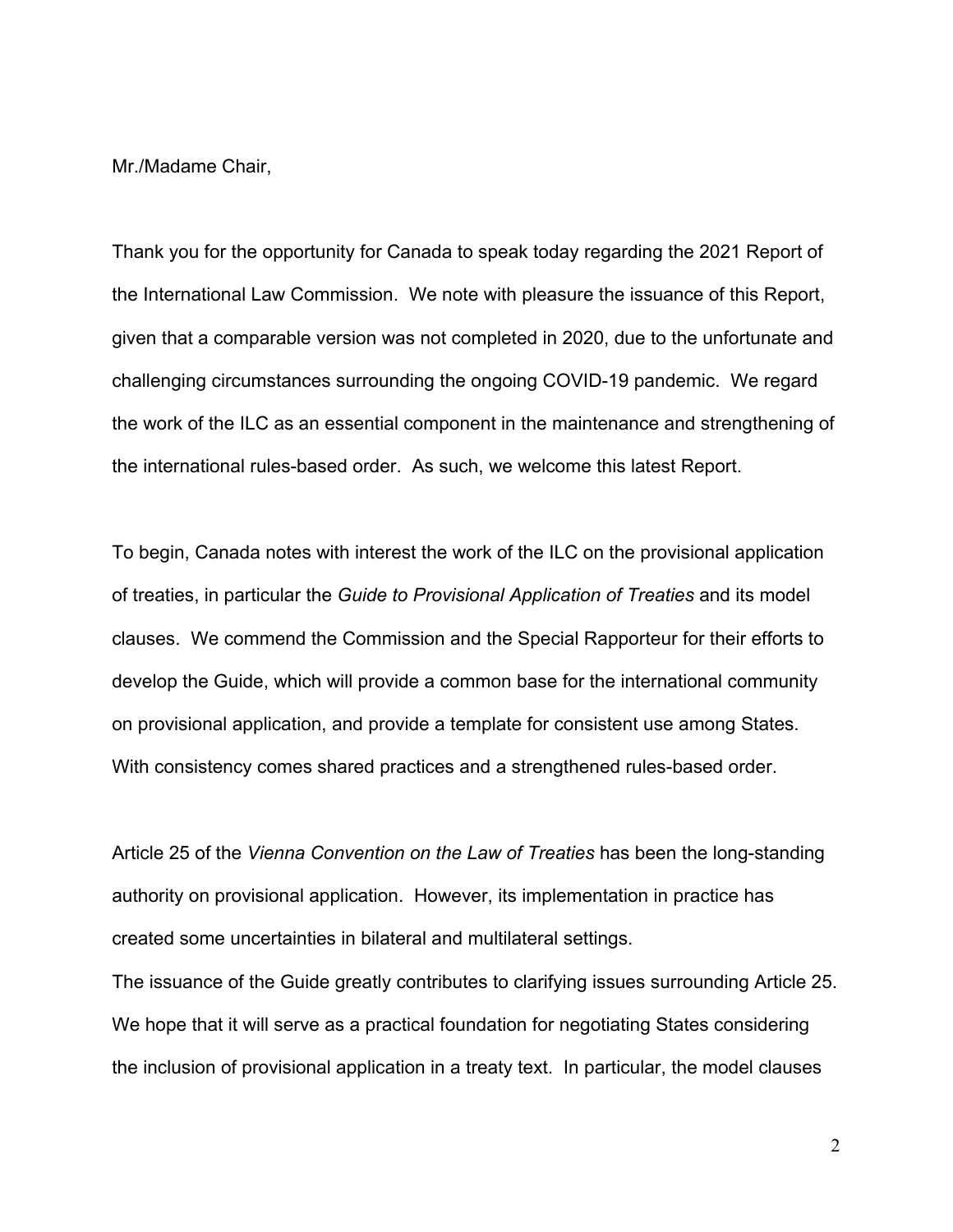included in the Guide provide treaty negotiators with the essential elements to include in a provisional application provision.

Provisional application is an integral part of Canada's treaty adoption process, though we generally prefer to rely on entry-into-force provisions as a straightforward mechanism. Canada's current practice is that provisional application may only take effect following the signing of a treaty, and if no domestic implementing legislation is required. If implementing legislation is required, provisional application is delayed until the required legislation enters into force.

There have also been instances where provisional application has, in practice, been limited to specific provisions of a treaty, rather than to the treaty as a whole. Ultimately, the intent of the relevant parties needs to be reflected in the provisional application provisions, as in the rest of the relevant treaty, bearing in mind that the need for coherence and consistency is paramount. Canada looks forward to strengthening its practices regarding the provisional application of treaties with the help of the valuable work of the ILC.

Mr./Madame Chair,

Canada would also like to take the floor to speak to the work of the ILC, and in particular the Special Rapporteur, on protection of the atmosphere. Canada acknowledges that atmospheric degradation is of serious concern to the international community. This is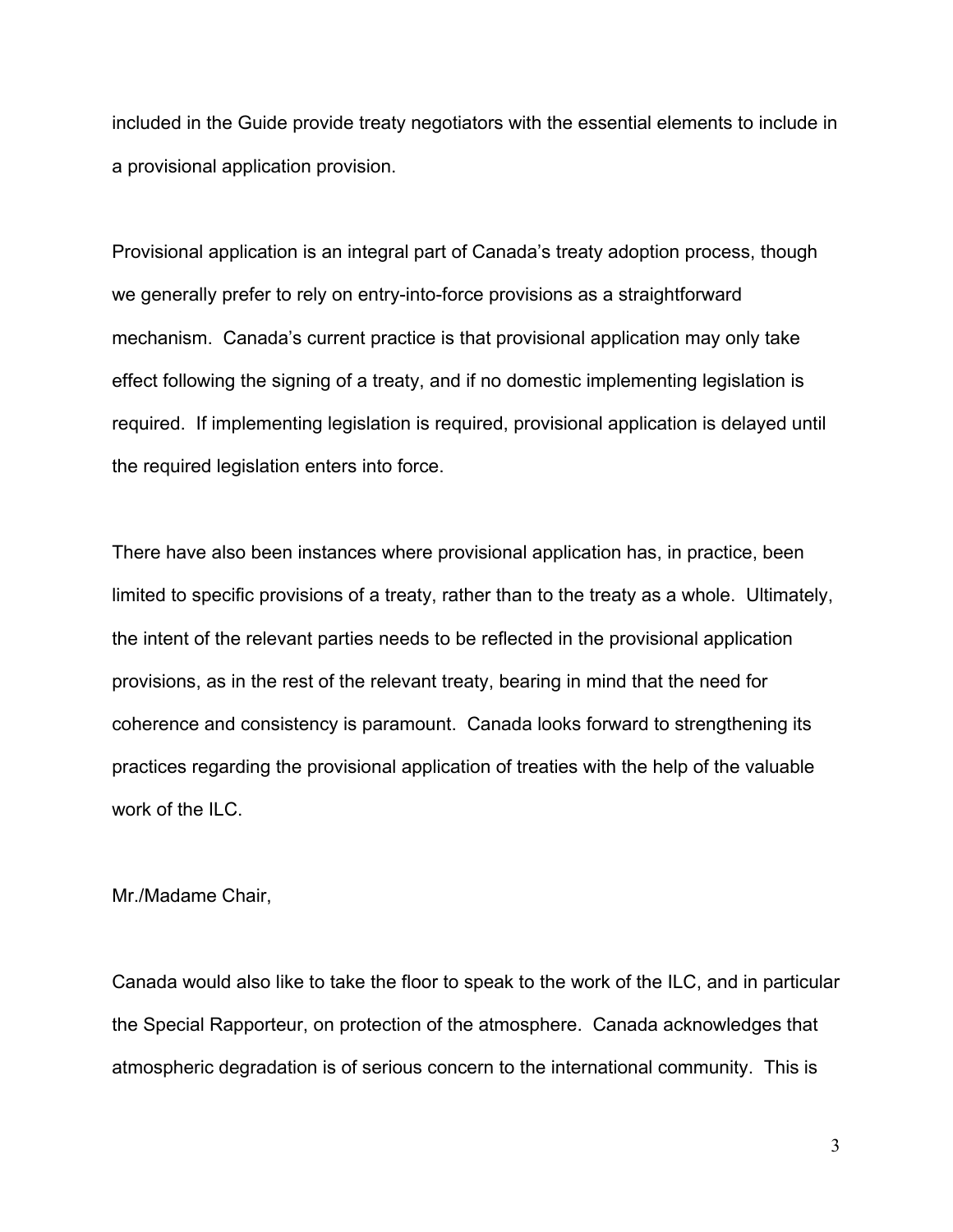an important subject that is intricately linked to ongoing work in other international fora, such as ongoing discussions surrounding climate change and prevention of ozone layer depletion, among others.

That said, we have several general points to make regarding the guidelines.

First, there are a number of international frameworks that deal with a range of atmospheric pollution problems. Much of what is contained in the guidelines and related commentary appears to mirror ongoing work in these other fora. It is important to ensure that the interpretation and implementation of these guidelines do not inadvertently conflict with ongoing legal and policy development in other international bodies.

Second, Canada supports overall efforts to promote consistency and compatibility across various international law regimes. However, we wish to note that the complexity of such efforts should neither be underestimated, nor understated. The specifics of each situation should be considered when striving to find solutions, where conflicts or overlaps may arise between different international legal regimes.

Finally, Canada notes that while these are supposed to be guidelines, the language used within periodically shifts from guideline-type language, such as "States should" or "States may include" toward more mandatory language, such as "States have an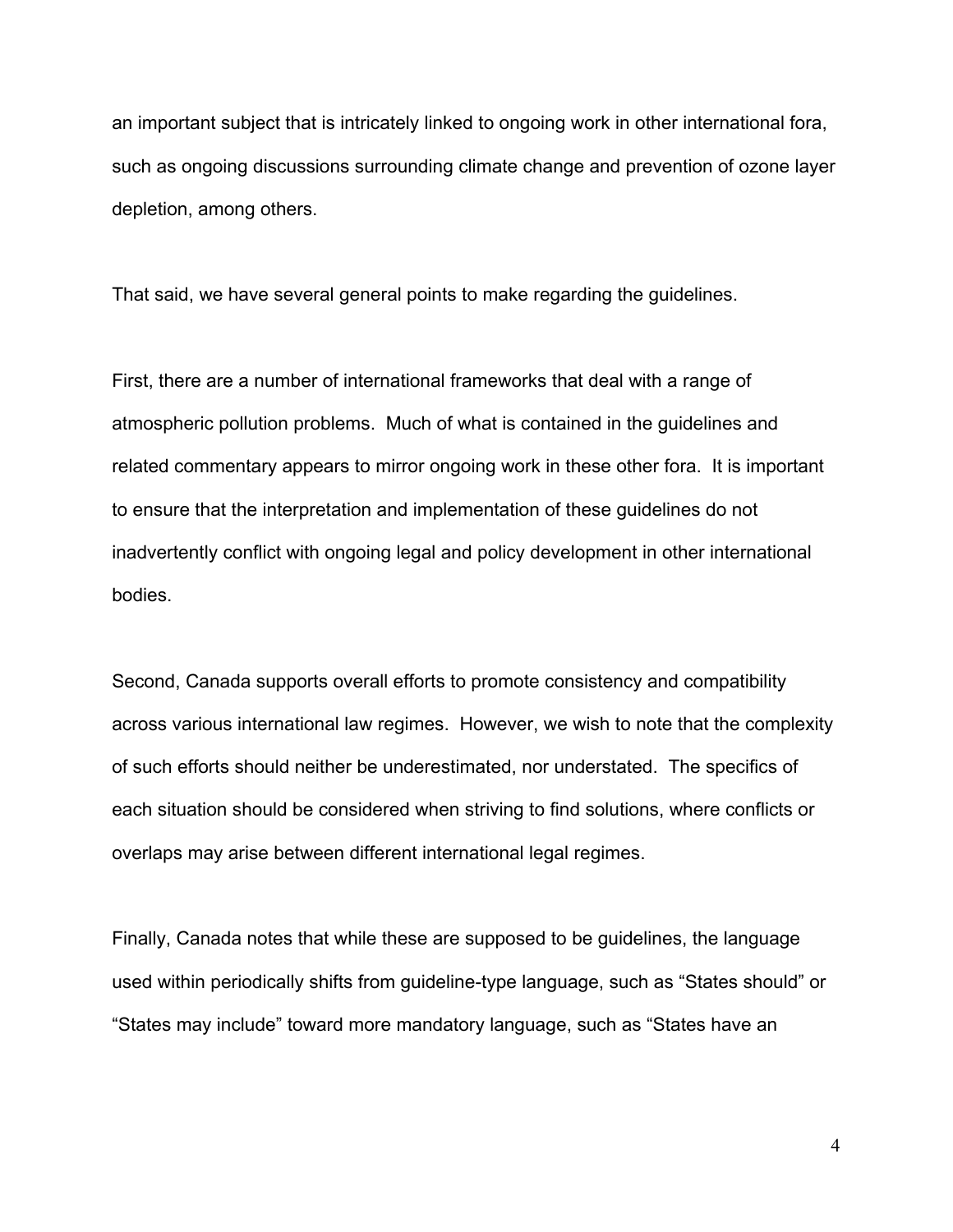obligation to," which would appear to extend beyond simple guidelines. This may be appropriate where the guidelines are reiterating established rules of international law.

While we do not necessarily disagree that States have obligations that may extend to atmospheric protection, it is not always apparent from the commentary how the ILC has determined that, in its view, these are current State obligations, in keeping with customary international law. Canada therefore considers these guidelines to be nonlegally binding.

Mr./Madame Chair,

Canada would also like to take this opportunity to raise an issue not yet considered by the ILC, that being the issue of arbitrary detention as leverage in State-to-State relations. We consider this an emerging legal issue in international law, sitting at the juncture of consular and international human rights law. In February 2021, Canada launched the *Declaration Against the Use of Arbitrary Detention in State-to-State Relations*, which has been endorsed by more than 65 UN Member States to date. Canada also notes the 2021 *Annual Report of the Working Group on Arbitrary Detention*, which examines the *Declaration* as one of its thematic issues.

The use of arbitrary detention as leverage in State-to-State relations runs counter to basic principles of human rights law, such as the right to a fair trial for individuals whose detention may be influenced by extraneous and pretextual considerations. The